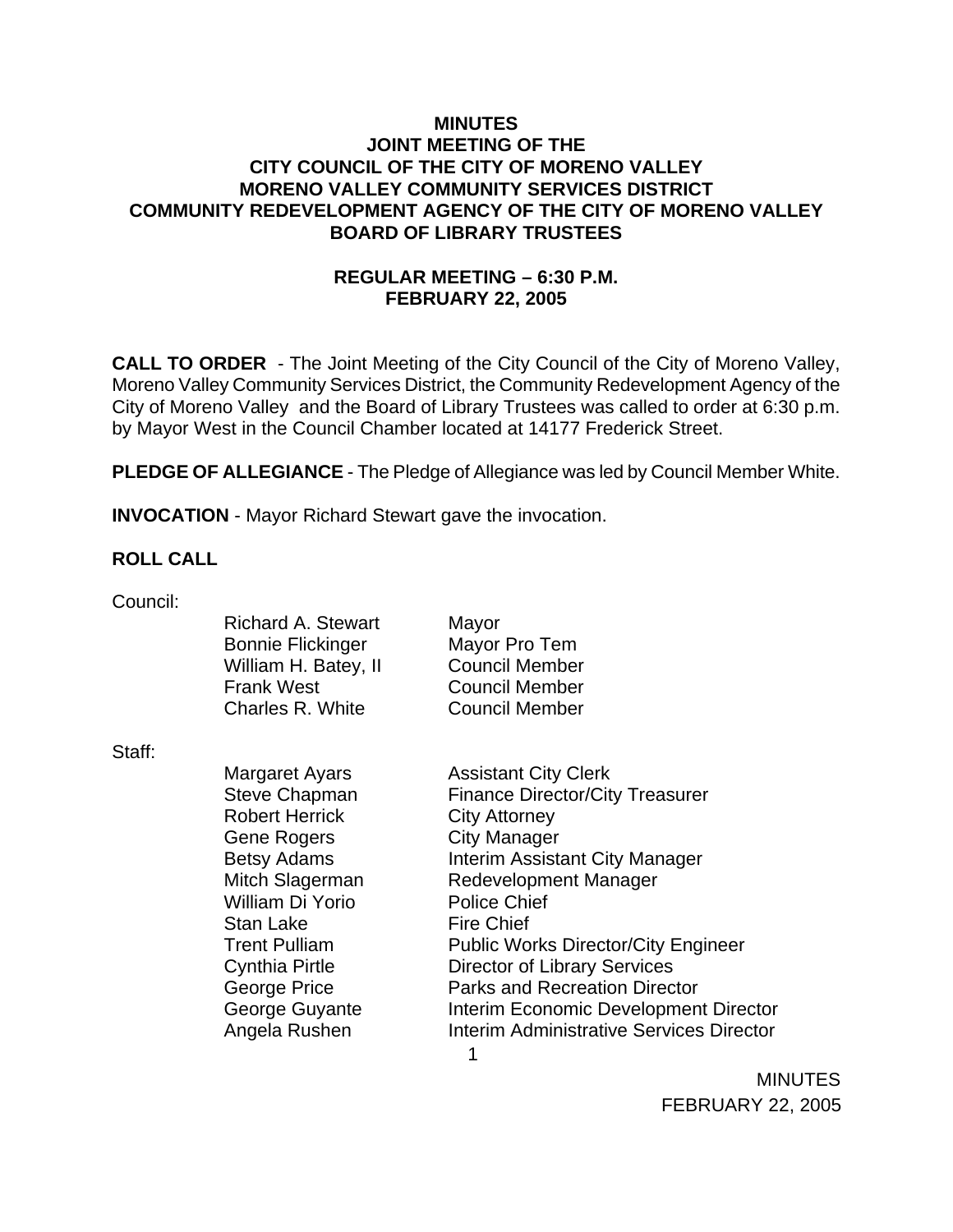Denese Wilson **Human Resource Manager** 

Police Chief, William Di Yorio introduced new staff member to the Police Department Division, Lana Collin.

# **JOINT CONSENT CALENDARS (SECTIONS A-D) OF THE CITY COUNCIL OF THE CITY OF MORENO VALLEY, MORENO VALLEY COMMUNITY SERVICES DISTRICT, COMMUNITY REDEVELOPMENT AGENCY OF THE CITY OF MORENO VALLEY AND THE BOARD OF LIBRARY TRUSTEES**

Mayor Stewart opened the agenda items for the Consent Calendars for public comments, there being none, public comments were closed.

# **A. CONSENT CALENDAR** - **CITY COUNCIL**

- A1. ORDINANCES FIRST READING BY TITLE ONLY Waived reading of all Ordinance Introductions and read by title only.
- A2. MINUTES REGULAR MEETING OF FEBRUARY 8, 2005 (Report of: City Clerk's Department) Recommendation: Approve as submitted.
- A3. RESOLUTION NO. 2005-17, ADOPT AND APPROVE THE CITY OF MORENO VALLEY STANDARD PLANS JANUARY 2005 EDITION (Report of: Public Works Department) Recommendation: Adopt Resolution No. 2005-17 repealing Resolution No. 2003-66 and adopt the City of Moreno Valley Standard Plans January 2005 Edition, which is on file in the office of the City Engineer.

Resolution No. 2005-17

A Resolution of the City Council of the City of Moreno Valley, California, to Repeal Resolution 2003-66 and Adopt the City of Moreno Valley Standard Plans January 2005 Edition

- A4. APPROVAL OF QUARTERLY INVESTMENT REPORT QUARTER ENDED DECEMBER 31, 2004 (Report of: Finance Department) Recommendation: Approve and accept the quarterly investment report, in compliance with California Government Code Section 53646.
- A6. LEASE OF OFFICE SPACE AT MORENO VALLEY GATEWAY (Report of: Parks and Recreation Department) Recommendation: Authorize the lease of office space at Moreno Valley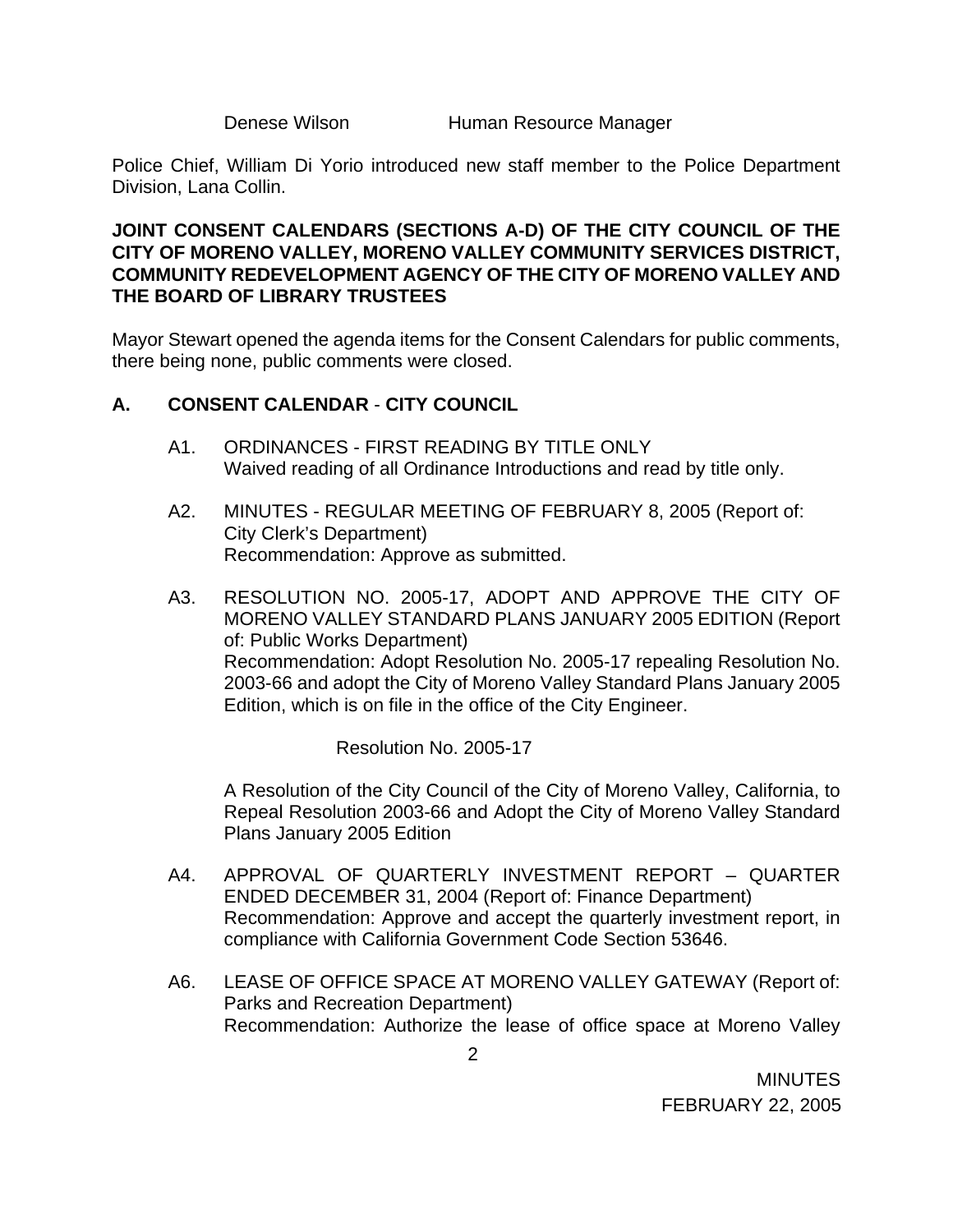Gateway, located at 14325 Frederick Street, Suite 4, in the amount of \$23,086.08 annually.

A7. WARRANT REPORT – JANUARY 2005 (Report of: Finance Department) Recommendation: Adopt Resolution No. 2005-18, approving the Warrant Report, dated January, 2005 in the total amount of \$9,435,101.06.

#### Resolution No. 2005-18

A Resolution of the City Council of the City of Moreno Valley, California, Approving the Warrant Report Dated January 31, 2005

- A8. PARCEL MAPS 24348, 24349, AND 24350 APPROVE DEEDS OF RECONVEYANCE TO RECONVEY THE CITY'S INTEREST IN PARCELS 1 THROUGH 4 OF PARCEL MAP 24348, PARCELS 1 AND 3 OF PARCEL MAP 24349, AND PARCEL 2 OF PARCEL MAP 24350, JENNINGS COURT, NORTH OF PENUNURI PLACE AND EAST OF MORTON ROAD - SUBDIVIDER – MICHAEL JENNINGS (Report of: Public Works Department) Recommendation: Authorize the Mayor to execute the Deed of Reconveyance to reconvey the interest in Parcels 1 through 4 of Parcel Map 24348 in the Deed of Trust known as Document No. 2000-238216, recorded June 21, 2000, in the Official Records of Riverside County, California; authorize the Mayor to execute the Deed of Reconveyance to reconvey the interest in Parcel 1 of Parcel Map 24349 in the Deed of Trust known as Document No. 2001-234494, recorded May 25, 2001, in the Official Records of Riverside County, California; authorize the Mayor to execute the Deed of Reconveyance to reconvey the interest in Parcel 3 of Parcel Map 24349 in the Deed of Trust known as Instrument No. 410851, recorded December 12, 1995, in the Official Records of Riverside County, California; authorize the Mayor to execute the Deed of Reconveyance to reconvey the interest in Parcel 2 of Parcel Map 24350 in the Deed of Trust known as Document No. 2001-235117; recorded May 29, 2001, in the Official Records of Riverside County, California; and direct the City Clerk to forward the signed Deeds of Reconveyance to the County Recorder's office for recordation.
- A9. PARCEL MAP 27548 APPROVE SUBORDINATION AGREEMENT TO THE DEED OF TRUST THAT SECURES THE PUBLIC RIGHT-OF-WAY IMPROVEMENTS, MORTON ROAD AND JENNINGS COURT; SUBDIVIDER – MICHAEL P. JENNINGS (Report of: Public Works Department) Recommendation: Approve the Subordination Agreement to the deed of trust

that secures the public right-of-way improvements to Parcel Map 27548; authorize the Mayor to execute the agreement; and direct the City Clerk to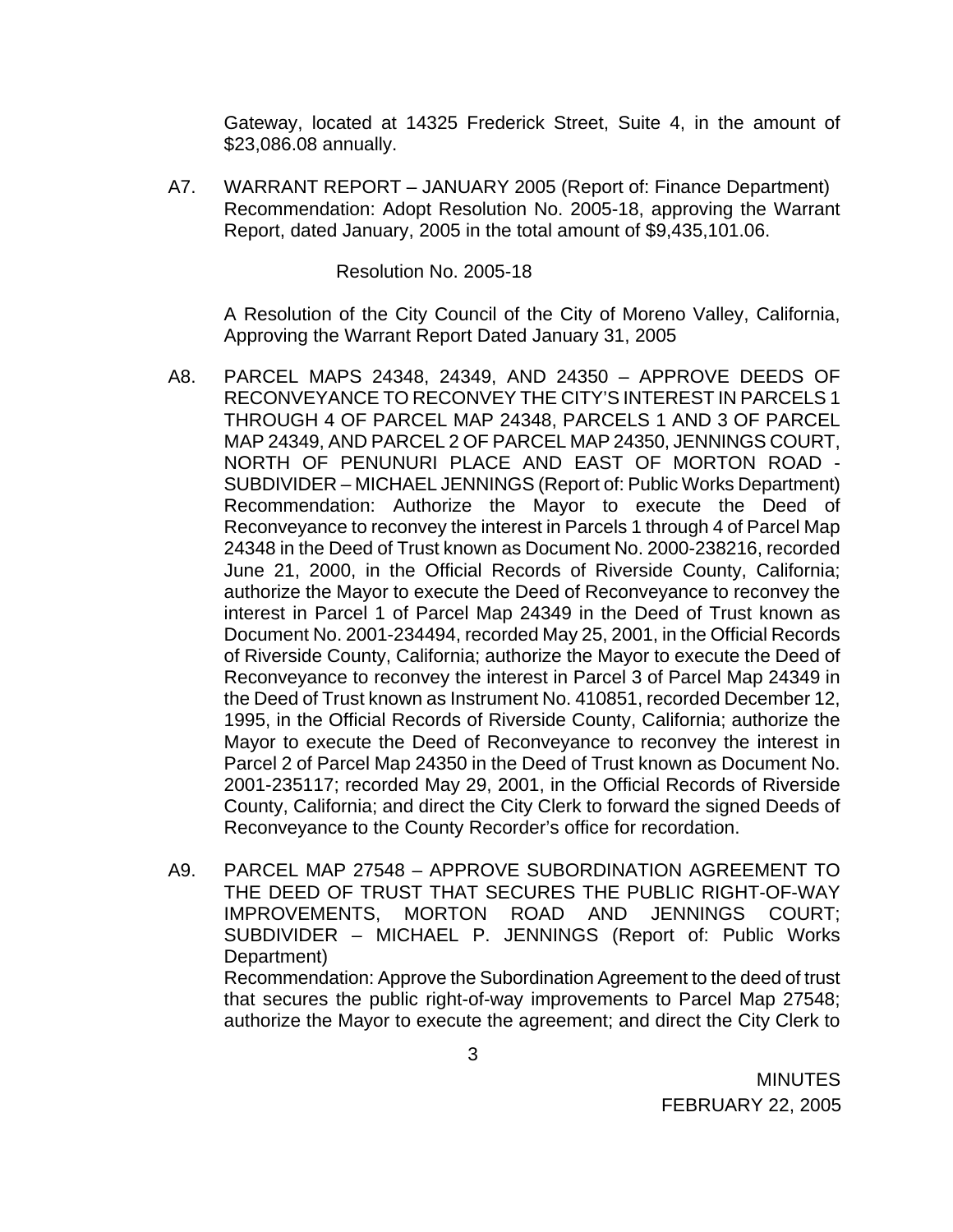forward the signed agreement to the County Recorder's office for recordation.

A10. PALM DESERT DEVELOPMENT COMPANY (PDDC) HEACOCK COTTONWOOD III, LP (COTTONWOOD PLACE PHASE III) OWNER PARTICIPATION AGREEMENT (Report of: Community Development Department) Recommendation: Adopt the resolution approving the Owner Participation Agreement (OPA) between the Community Redevelopment Agency (Agency) and Heacock Cottonwood Limited Partnership III (Participant); and Intercreditor Agreement.

Resolution No. 2005-19

A Resolution of the City Council of the City of Moreno Valley, California, Approving an Owner Participation Agreement with Heacock Cottonwood III Limited Partnership for the Development of Land, Making Certain Findings, and Approving the Use of Funds

A11. RESOLUTION RESCINDING PRIOR RESOLUTION NO. 2005-12 AND APPROVING THE FORM OF AND AUTHORIZING THE EXECUTION AND DELIVERY OF A PURCHASE AND SALE AGREEMENT AND RELATED DOCUMENTS WITH RESPECT TO THE SALE OF THE SELLER'S VEHICLE LICENSE FEE RECEIVABLE FROM THE STATE; AND DIRECTING AND AUTHORIZING CERTAIN OTHER ACTIONS IN CONNECTION THEREWITH (Report of: Finance Department) Recommendation: Approve Resolution No. 2005-20, rescinding prior Resolution No. 2005-12 and approving the form of and authorizing the execution and delivery of a Purchase and Sale

Agreement and related documents with respect to the sale of the City's Vehicle License Fee Receivable from the State; and directing and authorizing certain other actions in connection therewith.

#### Resolution No. 2005-20

A Resolution of the City Council of the City of Moreno Valley, California, Rescinding Prior Resolution No. 2005-12 and Approving the Form of and Authorizing the Execution and Delivery of a Purchase and Sale Agreement and Related Documents with Respect to the Sale of the Seller's Vehicle License Fee Receivable from the State; and Directing and Authorizing Certain Other Actions in Connection Therewith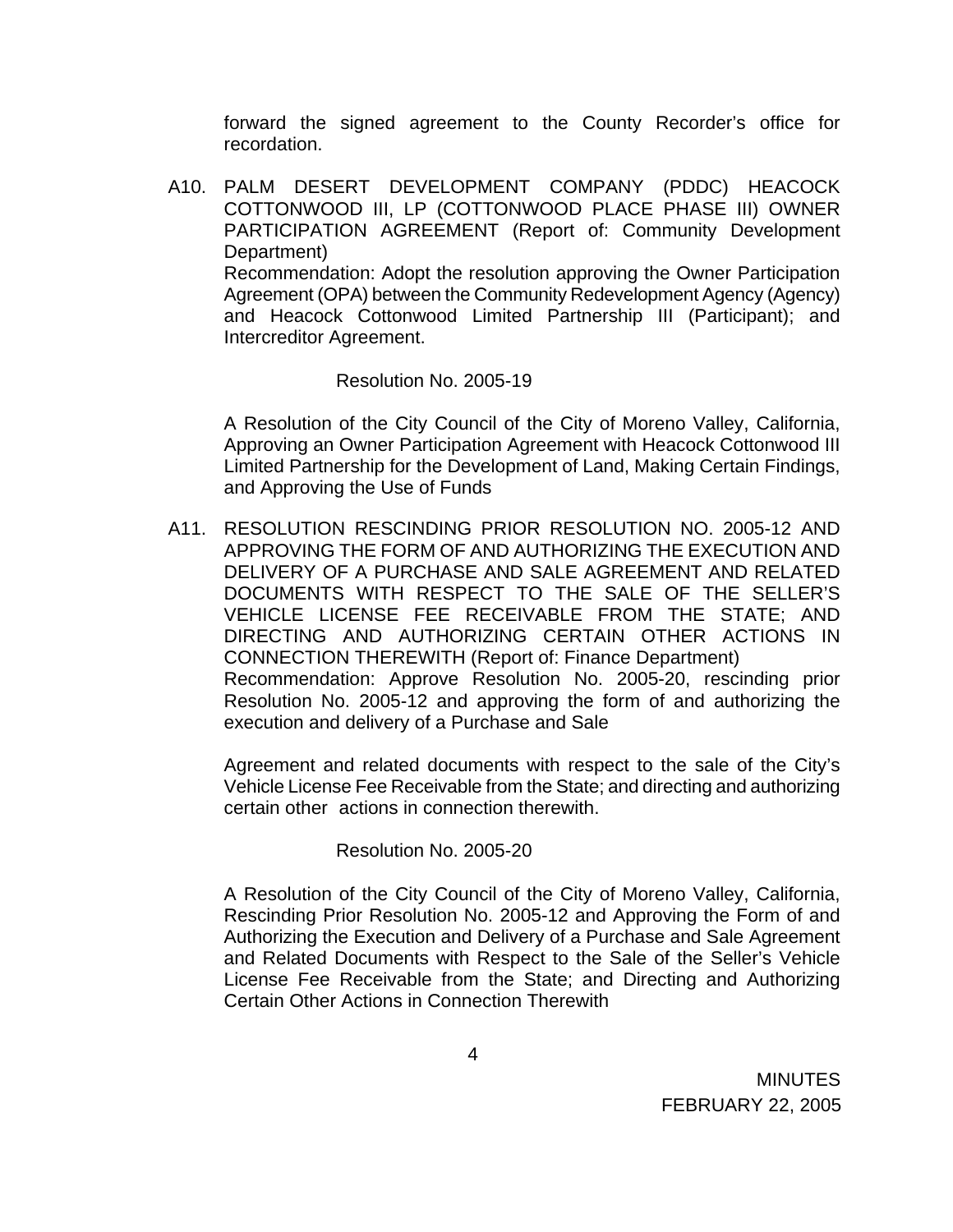A12. MEMORANDUM OF UNDERSTANDING BY AND BETWEEN WESTERN PACIFIC HOUSING, INC., A DELAWARE CORPORATION AND THE CITY OF MORENO VALLEY FOR THE CONSTRUCTION OF THE NASON STREET CORRIDOR ELECTRICAL DISTRIBUTION SYSTEM (CONTINUED FROM FEBRUARY 8, 2005) (Report of: Public Works Department)

Recommendation: Approve the Memorandum of Understanding (MOU) by and between Western Pacific Housing and the City of Moreno Valley for the Construction of the Nason Street Corridor Electrical Distribution System; authorize staff to reconcile final construction costs associated with the Western Pacific Housing advancement of funds to Moreno Valley Utility for the construction of additional sections of the Nason Street corridor electrical distribution system; and authorize the Mayor to execute the final MOU upon City Attorney's review and approval of the original MOU.

A13. REQUEST ADOPTION OF PLANS AND SPECIFICATIONS, AND AUTHORIZATION TO ADVERTISE FOR CONSTRUCTION BIDS FOR THE PERRIS BOULEVARD WIDENING FROM RED MAPLE LANE TO IRIS AVENUE, PROJECT NO. 05-41678524 (Report of: Public Works Department) Recommendation: Adopt the plans and specifications that are on file in the

office of the City Engineer; and authorize the City Clerk to advertise the project for construction bids.

- A14. PUBLIC SAFETY BUILDING EXPANSION PHASE II (Report of: Police Department) Recommendation: Approve an appropriation of \$44,000 from police facilities development impact fees to engage the consulting firm, LPA, to complete a 10-year capital improvement plan for the public safety building.
- A15. REQUEST FOR RESOURCES FOR PUBLIC WORKS TO ADDRESS EXPANSION AND GROWTH OF THE ENTERPRISE SERVICES ADMINISTRATION DIVISION (Report of: Public Works Department) Recommendation: Approve the following resources to address expansion and growth of the Enterprise Services Administration Division: 1) One (1) Management Analyst II position; 2) One (1) Accounting Technician position; and 3) The appropriation of \$54,695.18 from 149.51710 to fund the two (2) full time career staff positions for the remainder of the 2004/2005 fiscal year.
- A16. APPROVAL OF FINAL MAP 32146 CONDOMINIUM PROJECT, AND ACCEPT BONDS & AGREEMENT FOR PUBLIC RIGHT-OF-WAY IMPROVEMENTS, WEST SIDE OF LASSELLE STREET, NORTH OF IRIS AVENUE; SUBDIVIDER; K. HOVNANIAN FORECAST HOMES, INC.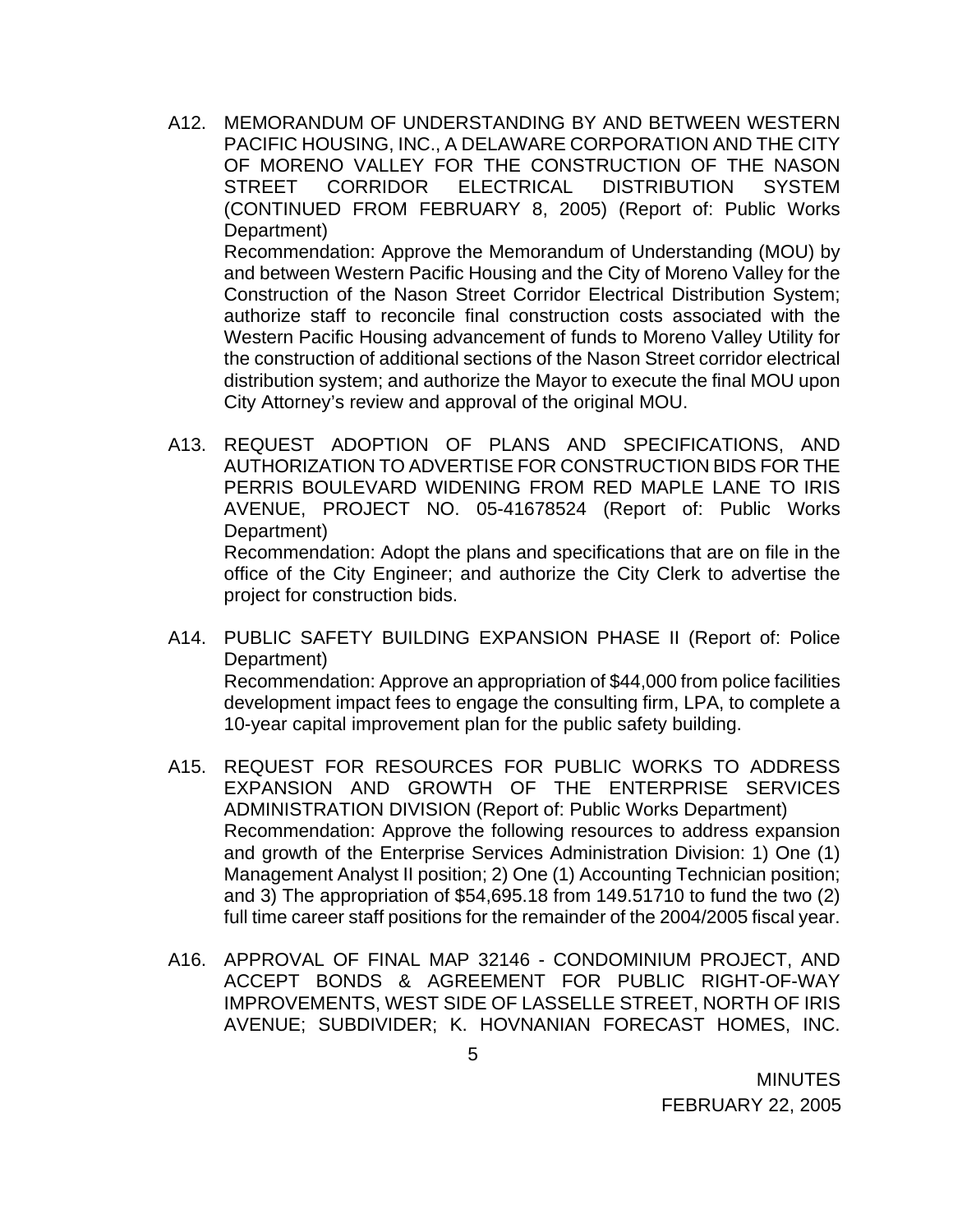(Report of: Public Works Department)

Recommendation: Approve Final Map 32146, authorize the City Clerk to sign the map and transmit said map to the County Recorder's Office for recordation; accept the bonds and Agreement for Public Improvements; authorize the Mayor to execute the Agreement; and direct the City Clerk to forward the signed Agreement to the County Recorder's Office for recordation.

# **B. CONSENT CALENDAR** - **COMMUNITY SERVICES DISTRICT**

- B1. ORDINANCES FIRST READING BY TITLE ONLY Waived reading of all Ordinance Introductions and read by title only.
- B2. MINUTES REGULAR MEETING OF FEBRUARY 8, 2005 (Report of: City Clerk's Department) Recommendation: Approve as submitted.
- B3. FINAL MAPS 31212, 31213, 31326, 31327--APPROVAL OF MAINTENANCE AGREEMENT BY AND BETWEEN MORENO VALLEY COMMUNITY SERVICES DISTRICT AND MAHOGANY FIELDS HOMEOWNERS ASSOCIATION (Report of: Public Works Department) Recommendation: Approve the Maintenance Agreement by and between the CSD and Mahogany Fields Homeowners Association; authorize the Mayor in his capacity as President of the CSD to execute the Maintenance Agreement; authorize the City Attorney to act on behalf of the CSD to work with Mahogany Fields Homeowners Association to draft modifications or amendments to the Maintenance Agreement as necessary from time to time to clarify the intent and effectuate the provisions of said Agreement; authorize the City Treasurer to invest the required Trust Funds pursuant to the Paragraph 7 of the Maintenance Agreement; authorize the City Manager to act on behalf of the CSD to execute modifications or amendments to the Maintenance Agreement as prepared by the City Attorney; and authorize the City Clerk to transmit the executed Maintenance Agreement to the Office of the Recorder for the County of Riverside for recordation.
- B4. AUTHORIZE CHILD CARE PROGRAM MANAGER AND CHILDREN'S SERVICES SUPERVISOR TO SIGN AS LICENSEES AND ENTER INTO CONTRACTS WITH THE STATE OF CALIFORNIA COMMUNITY CARE LICENSING ON BEHALF OF THE MORENO VALLEY COMMUNITY SERVICES DISTRICT (Report of: Parks & Recreation Department) Recommendation: Authorize the Child Care Program Manager and Children's Services Supervisor signatory authority as licensees to enter into licensing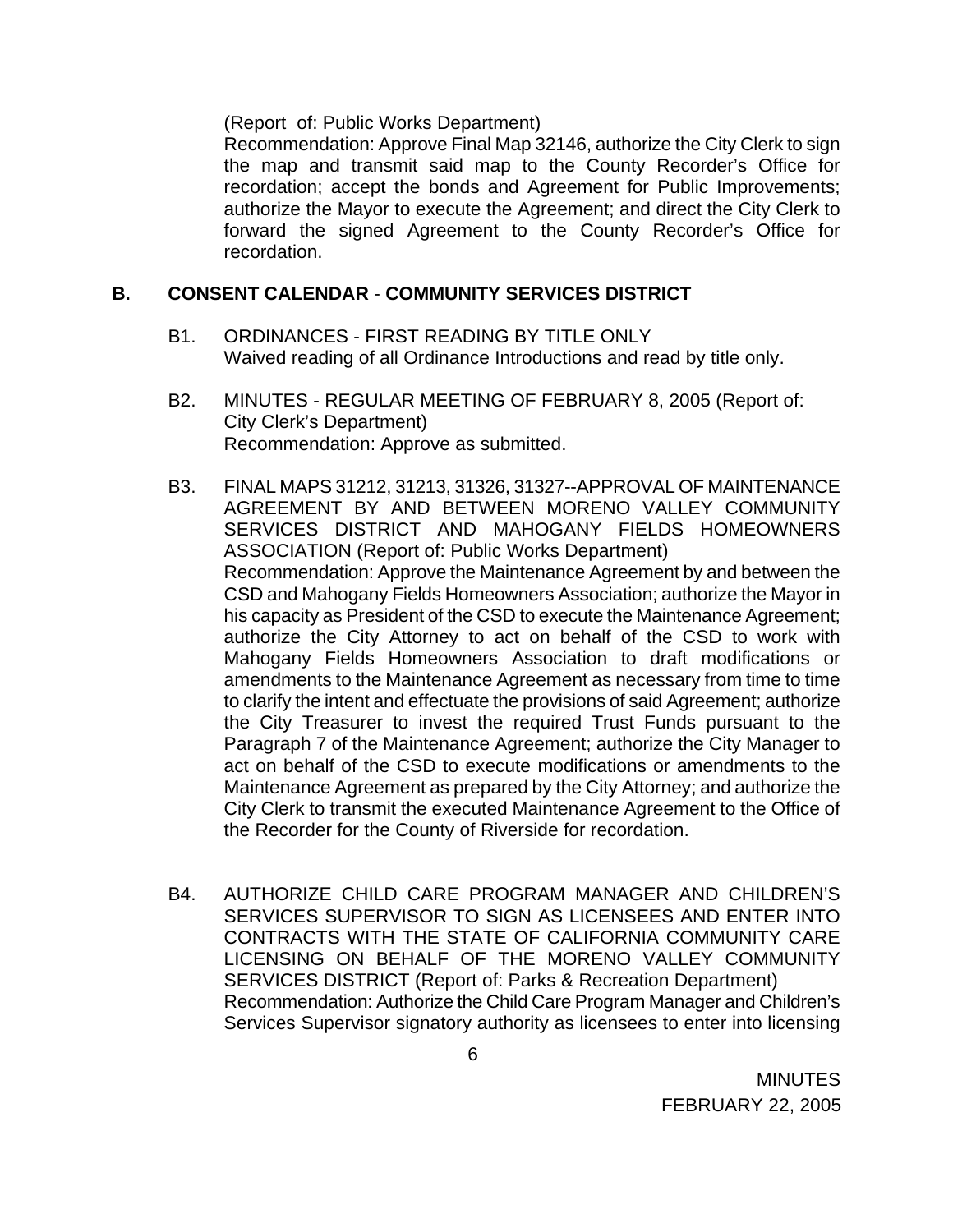contracts with the State of California Community Care Licensing on behalf of the Moreno Valley Community Services District and adopt Resolution No. CSD 2005-01.

### Resolution No. CSD 2005-01

A Resolution of the City Council of the City of Moreno Valley, California, Acting in its Capacity as the Board of Directors of the Moreno Valley Community Services District Certifying the Approval of the Governing Board to Enter into a Transaction with the State of California Community Care Licensing and Development Services and to Authorize Designated Personnel to Sign Contracts and Licensing Documents for FY 2004/2005 and 2005/2006.

#### **C. CONSENT CALENDAR** - **COMMUNITY REDEVELOPMENT AGENCY**

- C1. ORDINANCES FIRST READING BY TITLE ONLY Waived reading of all Ordinance Introductions and read by title only.
- C2. MINUTES REGULAR MEETING OF FEBRUARY 8, 2005 (Report of: City Clerk's Department) Recommendation: Approve as submitted.
- C4. PALM DESERT DEVELOPMENT COMPANY (PDDC) HEACOCK COTTONWOOD III, LP (COTTONWOOD PLACE PHASE III) OWNER PARTICIPATION AGREEMENT (Report of: Community Development Department) Recommendation: Adopt the resolution approving the Owner Participation Agreement (OPA) between the Community Redevelopment Agency (Agency) and Heacock Cottonwood Limited Partnership III (Participant); and Intercreditor Agreement.

Resolution No. RDA 2005-02

A Resolution of the Redevelopment Agency of the City of Moreno Valley, California, Approving an Owner Participation Agreement with Heacock Cottonwood III Limited Partnership for the Development of Land, Making Certain Findings, and Approving the Use of Funds

# **D. CONSENT CALENDAR** - **BOARD OF LIBRARY TRUSTEES**

7

D1. ORDINANCES - FIRST READING BY TITLE ONLY Waived reading of all Ordinance Introductions and read by title on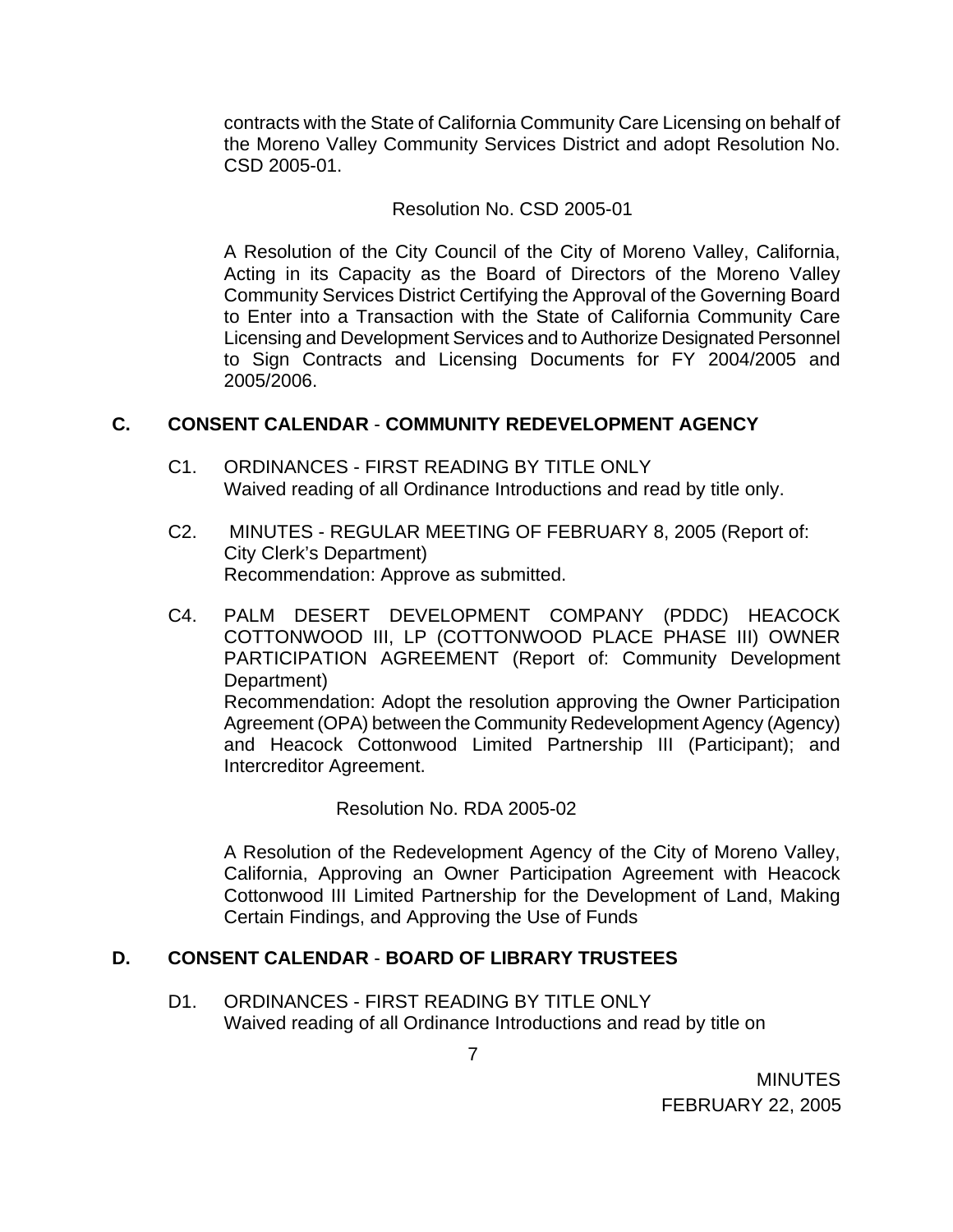D2. MINUTES - REGULAR MEETING OF FEBRUARY 8, 2005 (Report of: City Clerk's Department) Recommendation: Approve as submitted.

# **Joint Consent Calendar items A2 – D2 approved by a 5-0 vote with the exception of A5 and C3 pulled for separation action. m/White, s/Flickinger.**

# **AGENDA ORDER**

# **E. PUBLIC HEARINGS**

E2. MAIL BALLOT PROCEEDING FOR TENTATIVE TRACTS 31129, 31213 AND 31326 (AND ALL THE AFFECTED PHASES) FOR: 1) INCLUSION INTO COMMUNITY SERVICES DISTRICT (CSD) ZONE B (RESIDENTIAL STREET LIGHTING); 2) INCLUSION INTO CSD ZONE D (PARKWAY LANDSCAPE MAINTENANCE) OR E-14 (MAHOGANY FIELDS) HIGH-SERVICE-LEVEL PARKWAY LANDSCAPE MAINTENANCE AND APPROVAL OF THE CSD PARCEL CHARGES; AND 3) APPROVAL OF THE NATIONAL POLLUTANT DISCHARGE ELIMINATION SYSTEM (NPDES) REGULATORY RATE SCHEDULE. TRACT 31129 IS LOCATED ON THE NORTH SIDE OF CACTUS AVENUE, SOUTH OF BRODIAEA AVENUE AND EAST OF OLIVER STREET; TRACT 31213 IS LOCATED ON THE NORTH SIDE OF ALESSANDRO BOULEVARD, WEST OF MORRISON STREET; AND TRACT 31326 IS LOCATED NORTH OF BAY AVENUE AND WEST OF MORRISON STREET (Report of: Public Works Department) Recommendation: That the City Council, and the Board of Directors of the

Moreno Valley Community Services District (CSD), after conducting the public hearing:

- 1. Tabulate the mail ballots for Tentative Tracts 31129, 31213 and 31326 (and all the affected phases) for each described service;
- 2. Verify and accept the results of the mail ballot proceedings as identified on the Official Tally Sheet and Assessor Parcel Number (APN) listing;
- 3. Receive and file with the City Clerk's Office the accepted Official Tally Sheet and APN listing; and
- 4. If approved, authorize and impose the applicable charges for CSD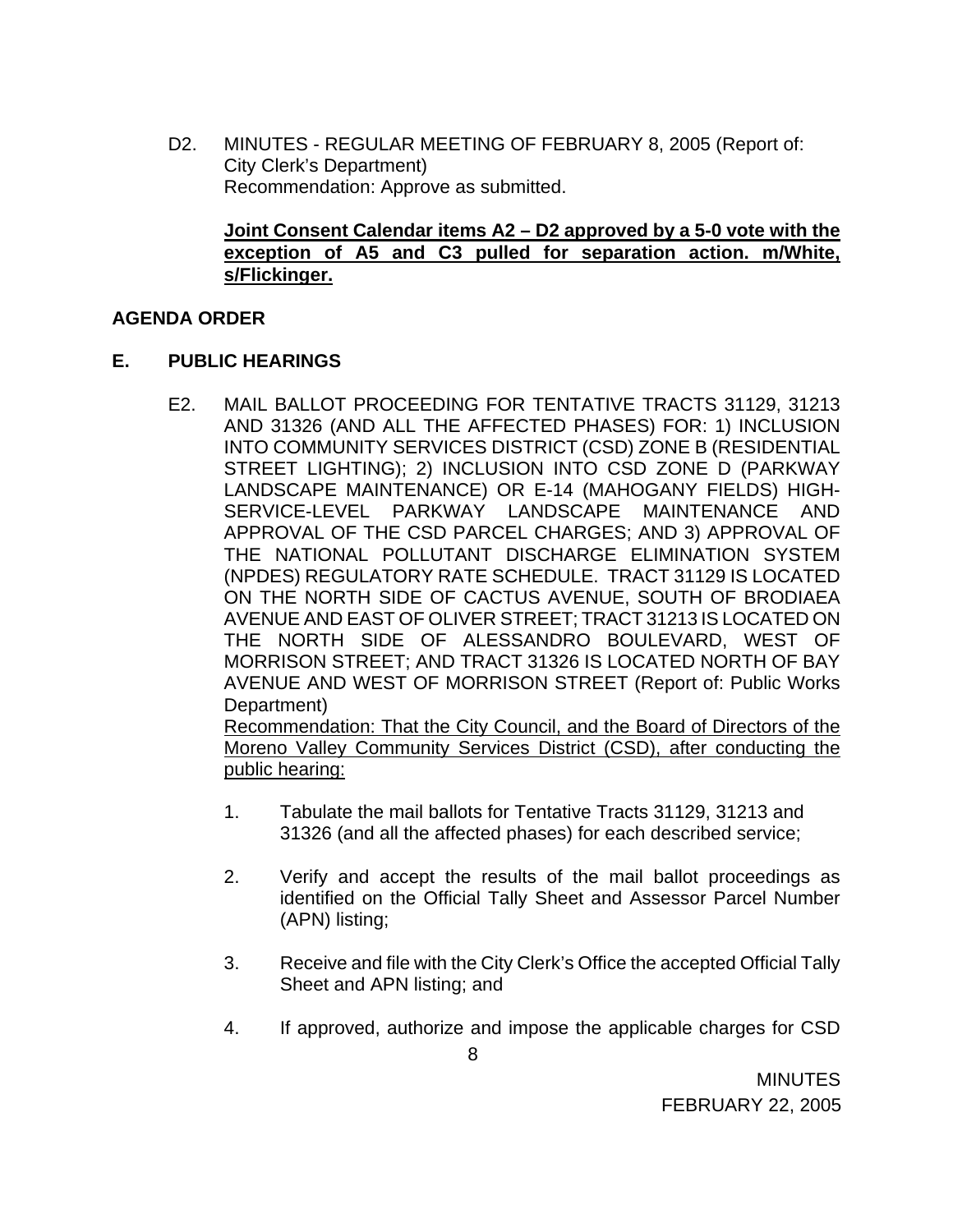Zone B, Zone D or Zone E-14 and the NPDES regulatory rate to the tentative tracts participating in each identified program.

 President Stewart opened the public testimony portion of the public hearing; there being none, public testimony was closed.

# **Directed the Secretary to tabulate the ballots. Motion carried unanimously. m/White, s/West.**

The Secretary announced the results as follows:

| Tract 31129 - APN 486-250-006 - Zone B - "Yes" | $-$ Zone D $-$ "Yes"<br>- NPDES - "Yes" |
|------------------------------------------------|-----------------------------------------|
| - APN 486-250-009 - Zone B - "Yes"             | $-$ Zone D $-$ "Yes"<br>- NPDES - "Yes" |
| - APN 486-250-010 - Zone B - "Yes"             | - Zone D - "Yes"<br>$-$ NPDES $-$ "Yes" |
| Tract 31213 - APN 477-220-013 - Zone B - "Yes" | - Zone E-14 - "Yes"<br>- NPDES - "Yes"  |
| - APN 477-220-014 - Zone B - "Yes"             | - Zone E-14-"Yes"<br>- NPDES - "Yes"    |
| - APN 477-220-016 - Zone B - "Yes"             | - Zone E-14 - "Yes"<br>- NPDES – "Yes"  |
| Tract 31326 - APN 477-220-006 - Zone B - "Yes" | - Zone E-14 - "Yes"<br>- NPDES – "Yes"  |
| - APN 477-220-007 - Zone B - "Yes"             | - Zone E-14 - "Yes"<br>- NPDES - "Yes"  |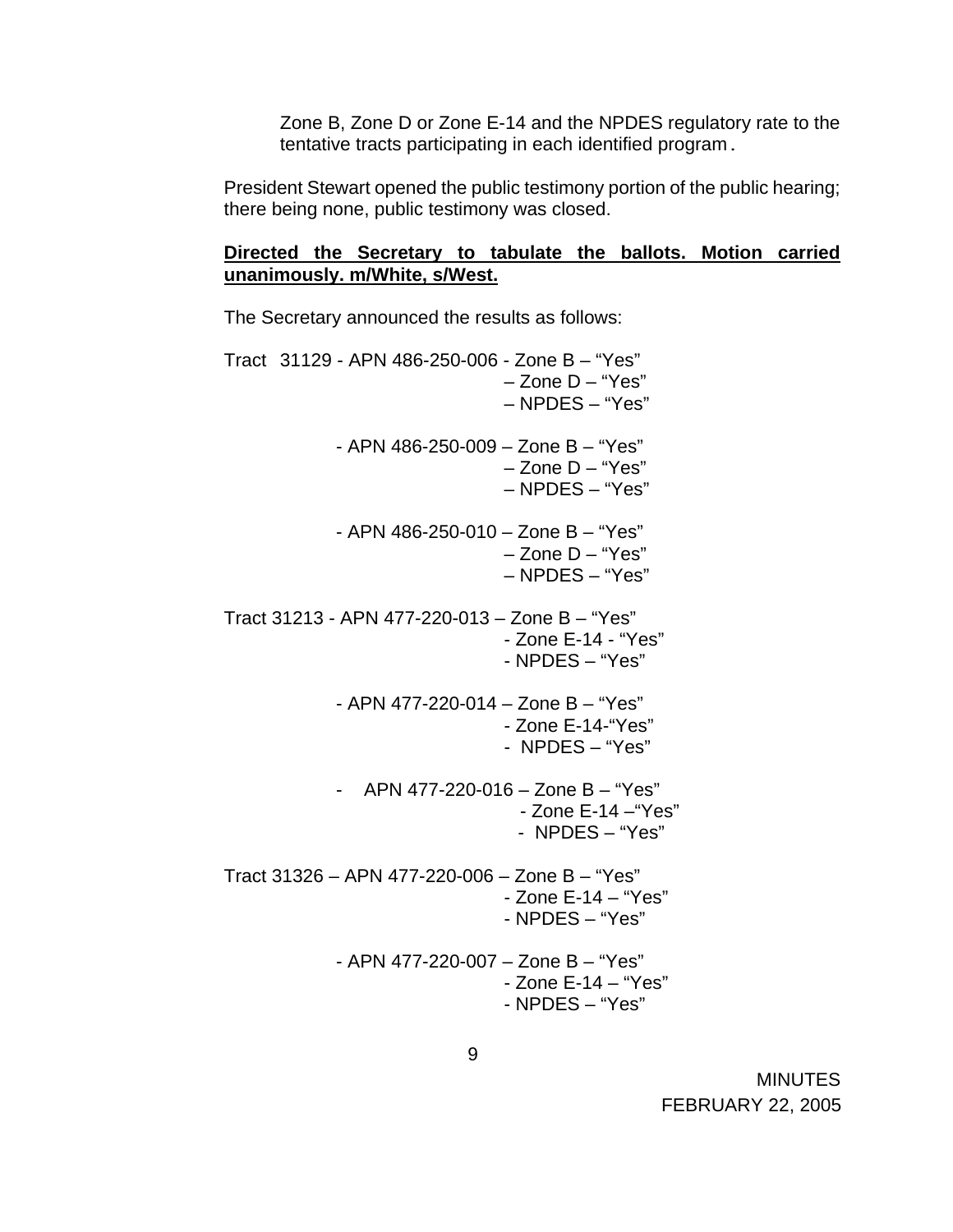**Ballot results and receive and file the accepted official tally sheet and APN listing re Tentative Tracts 31129, 31213 and 31326. Approved by a 5-0 vote, m/White, s/Batey.**

**Authorized and imposed the applicable charges for CSD Zone B, Zone D or E-14 and the NPDES regulatory rate to the tentative tracts participating in each identified program. Approved by a 5-0 vote, m/White, s/Batey.**

E1. MAIL BALLOT PROCEEDING FOR COMMUNITY SERVICES DISTRICT (CSD) ZONE M (COMMERCIAL/INDUSTRIAL IMPROVED MEDIAN MAINTENANCE). PA04-0121 – CVS PHARMACY – APN 485-081-030. SOUTHWEST CORNER OF JOHN F. KENNEDY DRIVE AND PERRIS BOULEVARD; AND MAIL BALLOT PROCEEDING FOR TENTATIVE TRACT 32018 (AND ALL AFFECTED PHASES ) FOR: 1) INCLUSION INTO CSD ZONE B (RESIDENTIAL STREET LIGHTING); 2) INCLUSION INTO CSD ZONE D (PARKWAY LANDSCAPE MAINTENANCE); AND 3) APPROVAL OF THE NATIONAL POLLUTANT DISCHARGE ELIMINATION SYSTEM (NPDES) REGULATORY RATE SCHEDULE. TRACT 32018 IS LOCATED SOUTH OF DRACAEA AVENUE AND WEST OF SILVER LANE (Report of: Public Works Department)

Recommendation: That the City Council and the Board of Directors of the Moreno Valley Community Services District (CSD), after conducting the public hearing:

- 1. Tabulate the mail ballots for PA04-0121 CVS Pharmacy APN 485- 081-030 and Tentative Tract 32018 (and all affected phases) for each described service;
- 2. Verify and accept the results of the mail ballot proceedings as identified on the Official Tally Sheet and Assessor Parcel Number (APN) listing);
- 3. Receive and file with the City Clerk's Office the accepted Official Tally Sheet and APN listing; and
- 4. If approved, authorize and impose the applicable CSD Zones B, D and M charges and the NPDES maximum regulatory rate to the project participating in each identified program.

President Stewart opened the public testimony portion of the public hearing; there being none, public testimony was closed.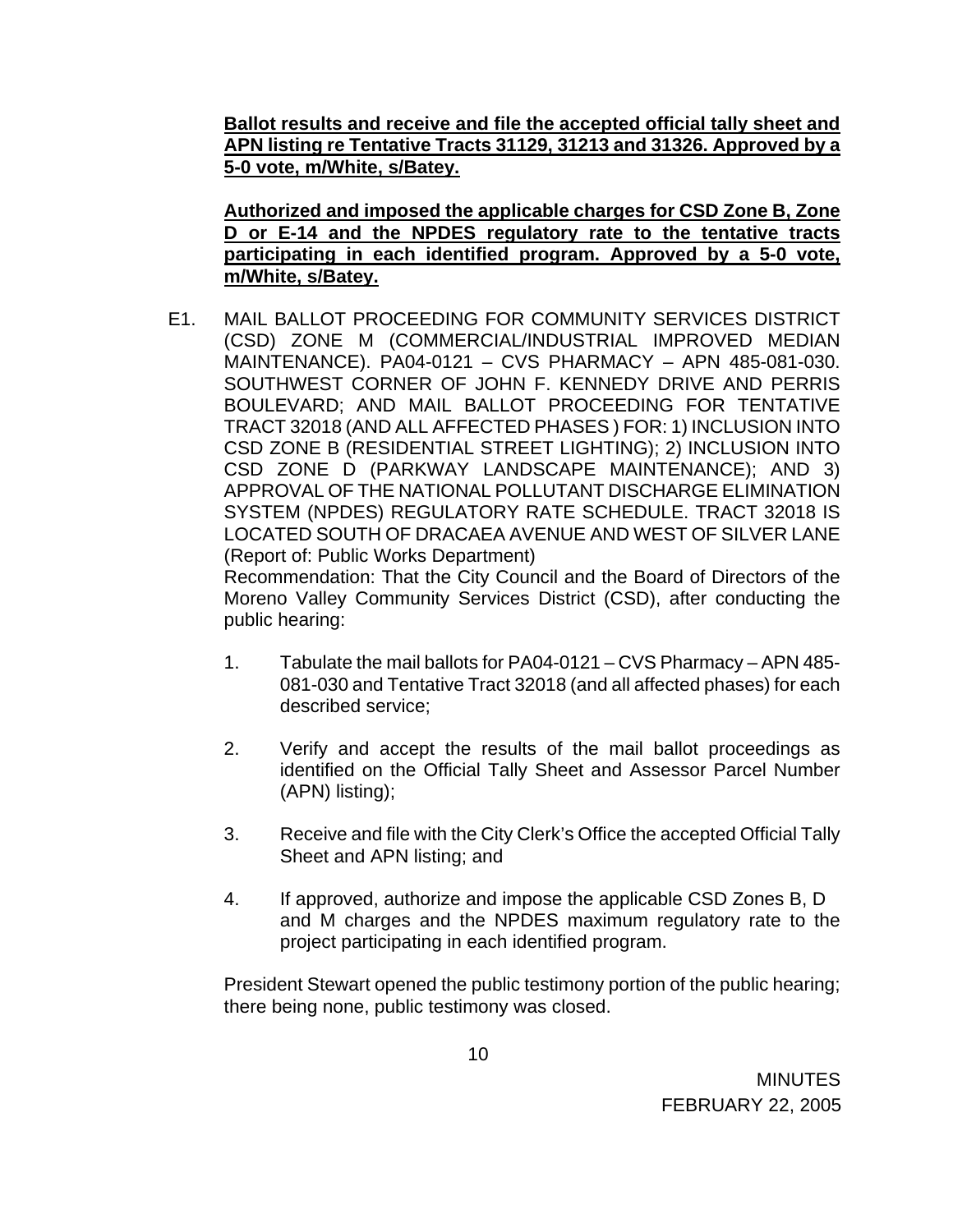# **Directed the Secretary to tabulate the ballots. Motion carried unanimously. m/White, s/Batey.**

The Secretary announced the results as follows:

 Tract 32018 – APN 485-081-030 - Zone M – "Yes" - APN 479-150-007 - Zone B – "Yes" - APN 479-150-008 - Zone B – "Yes" - APN 479-150-007 – Zone D – "Yes" - APN 479-150-008 – Zone D - "Yes" - APN 479-150-008 - NPDES – "Yes" - APN 479-150-009 - NPDES – "Yes"

#### **Ballot results and applicable charges re Tentative Tracts 32018 approved by a 5-0 vote. m/White, s/Flickinger.**

# **AGENDA ORDER**

### **F. ITEMS REMOVED FROM CONSENT CALENDARS FOR DISCUSSION OR SEPARATE ACTION**

- A5. ASSIGNMENT, ASSUMPTION AND MODIFICATION AGREEMENT WITH COACHELLA VALLEY HOUSING COALITION (CONTINUED FROM FEBRUARY 8, 2005) (Report of: Community Development Department) Recommendation: Execute the Assignment, Assumption and Modification Agreement with Coachella Valley Housing Coalition (CVHC); execute the Housing Assistance Agreement Extension with CVHC; and execute the Substitution of Attorney in conjunction with the Settlement Agreement with CVHC.
- C3. ASSIGNMENT, ASSUMPTION AND MODIFICATION AGREEMENT WITH COACHELLA VALLEY HOUSING COALITION (CONTINUED FROM FEBRUARY 8, 2005) (Report of: Community Development Department)

Recommendation: Execute the Assignment, Assumption and Modification Agreement with Coachella Valley Housing Coalition (CVHC); execute the Housing Assistance Agreement Extension with CVHC; and execute the Substitution of Attorney in conjunction with the Settlement Agreement with CVHC.

Mayor Stewart opened the agenda item for public comments; there being none, public comments were closed.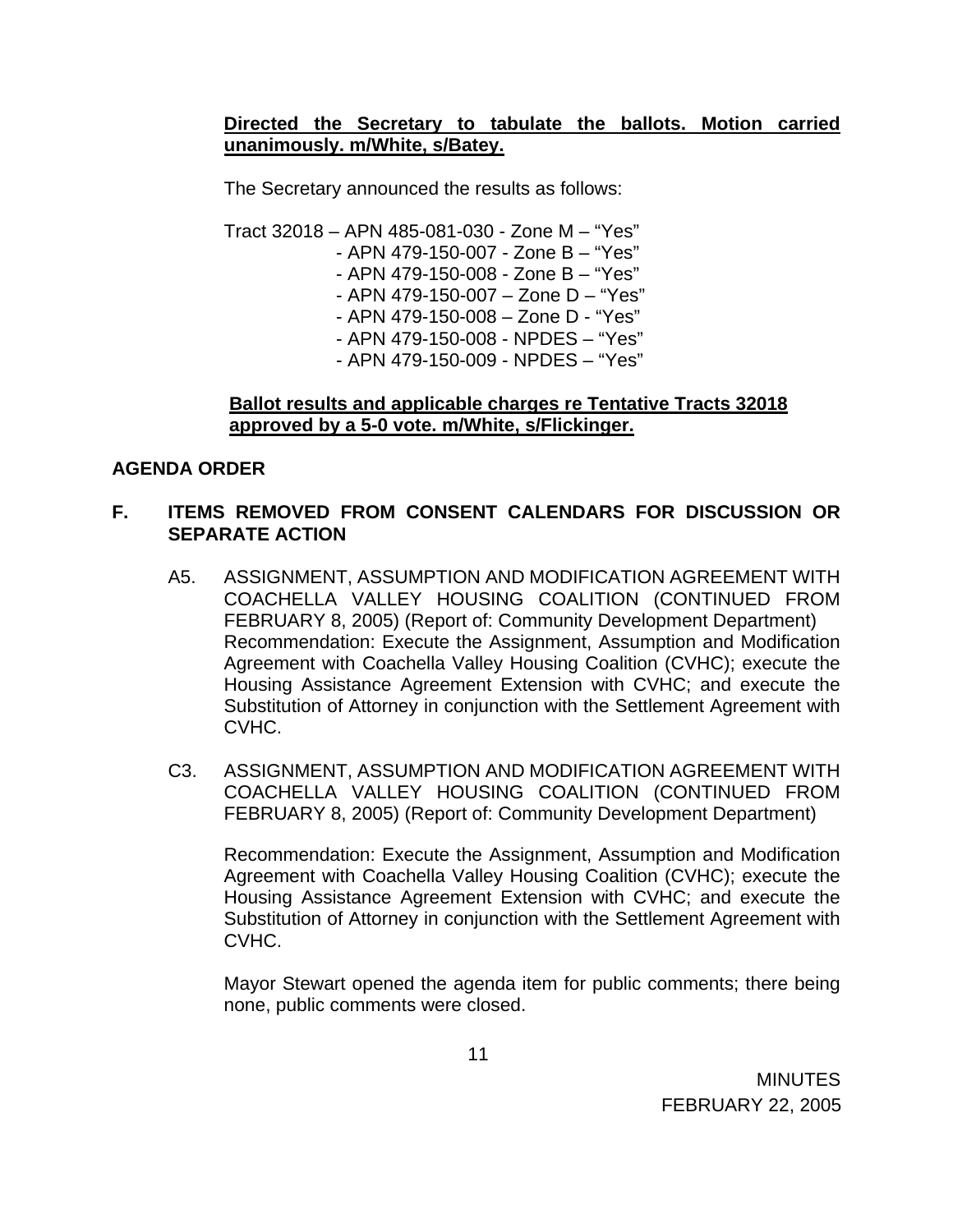**Approved A5 and C3 as recommended with the addition to authorize staff to reformat and make other technical changes to the Housing Assistance Agreement with the approval of the City Manager and the Executive Director of the Community Redevelopment Agency by a 5-0 vote. m/Flickinger, s/White.** 

# **G. REPORTS**

# G1. CITY COUNCIL REPORTS ON REGIONAL ACTIVITIES

a) Report on March Joint Powers Authority by Mayor Stewart

Mayor Stewart reported on the homeless issue and that March Joint Powers had voted to commit for 90 days until another sponsor is found.

- G2. 2004 CITIZEN OPINION SURVEY REVIEW OF TOP FOUR ISSUES (Report of: Administrative Services Department) Recommendation: That the City Council review and discuss the top four issues from the 2004 Citizen Opinion Survey.
- G3. LEGISLATIVE UPDATE (Report of: Assistant City Manager) Recommendation: That the City Council receive and file the report.

#### **Approved by a 5-0 vote, m/White, s/Batey.**

 G4. CITY MANAGER'S REPORT (Informational Oral Presentation – not for Council action)

 City Manager, Gene Rogers reported the 91/215/60 interchange project had encountered some problems with the contractor, so the project is at a standstill. RCTC is looking for ways to move the project forward.

He also reported that Moreno Valley had faired very well through the rainstorm and no severe damage had taken place.

Fire Chief Stan Lake and Trent Pulliam gave updates on the storm damage.

#### **Approved by a 5-0 vote, m/Batey, s/White.**

#### **H. LEGISLATIVE ACTIONS**

ORDINANCES - 1ST READING AND INTRODUCTION

H1. SEIZURE AND FORFEITURE OF NUISANCE VEHICLES (CONTINUED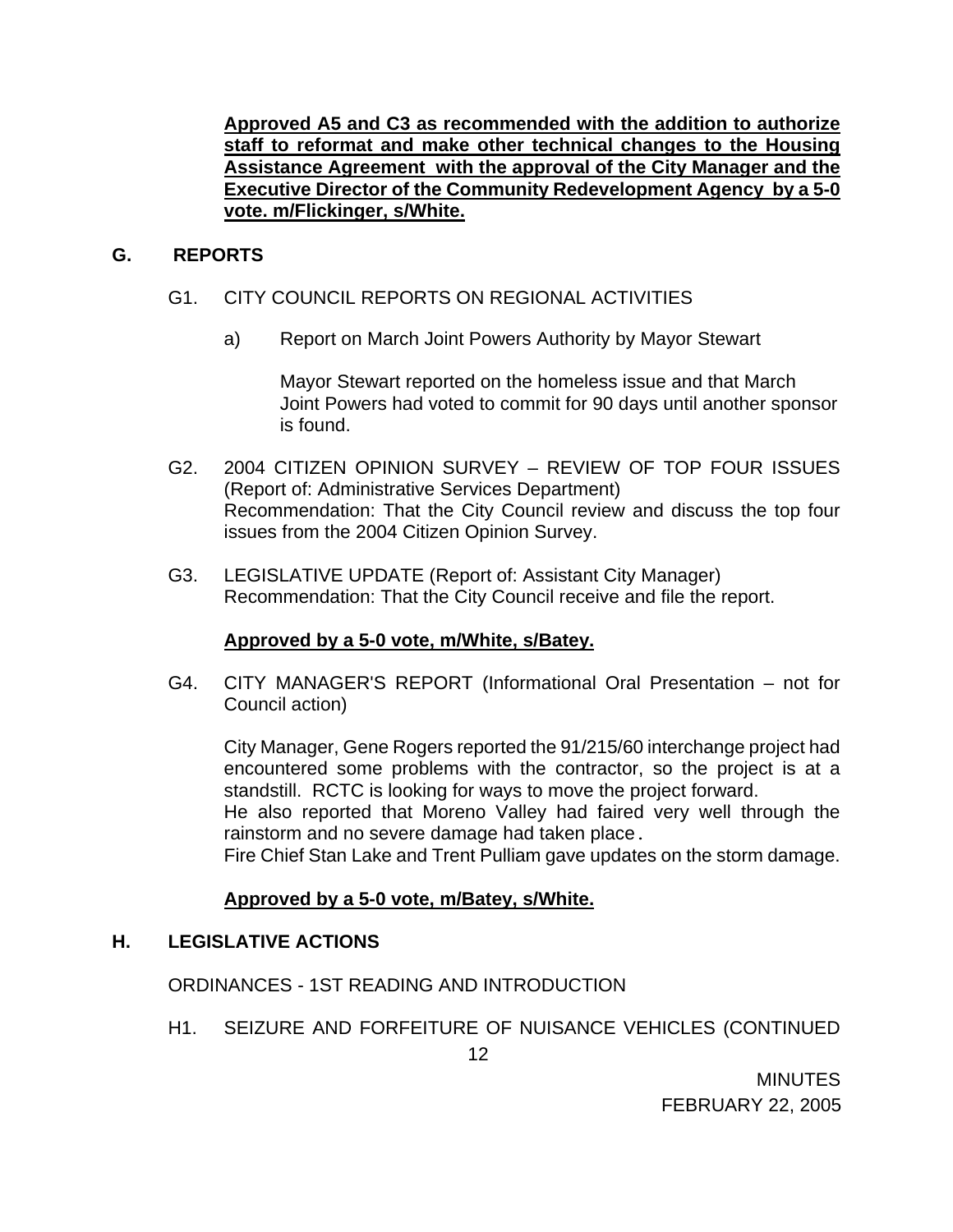FROM FEBRUARY 8, 2005) (Report of: City Attorney)

Recommendation: Staff is requesting a continuation of this item to March 8, 2005 to allow more time to provide Council with an improved version of this proposed ordinance. As with the seizure of any personal property by the government, sensitive due process issues are raised that must be fully researched prior to committing the City to a particular course of action.

# **Motion carried unanimously to continue item to March 8, 2005, 5-0 vote, m/Batey, s/Flickinger.**

ORDINANCES - 2ND READING AND ADOPTION - NONE

ORDINANCES - URGENCY ORDINANCES - NONE

RESOLUTIONS – NONE

PUBLIC COMMENTS **ON ANY SUBJECT NOT ON THE AGENDA** UNDER THE JURISDICTION OF THE CITY COUNCIL ARE AS FOLLOWS:

#### Daryl Terrell

1) CDBG Reform

# **CLOSING COMMENTS AND/OR REPORTS OF THE CITY COUNCIL, COMMUNITY SERVICES DISTRICT, OR COMMUNITY REDEVELOPMENT AGENCY**

#### Council Member Batey

- 1) Alessandro at median pothole needs repair
- 2) Black History Parade rescheduled for March 12
- 3) Requested the new Economic Development Director be present at Study Session to discuss goals in workshop format.

#### Council Member Flickinger

- 1) State Legislature selected subject matter experts, Gary Kyle, Building Official has been selected, true professional
- 2) December 1-4 City's birthday celebration

#### Mayor Pro Tem Stewart

- 1) County's radio system to be replaced
- 2) Agrees with Council Member Batey re Economic Director attending holding workshop at Towngate and invite public
- 3) Economic development a high priority for the City of Moreno Valley